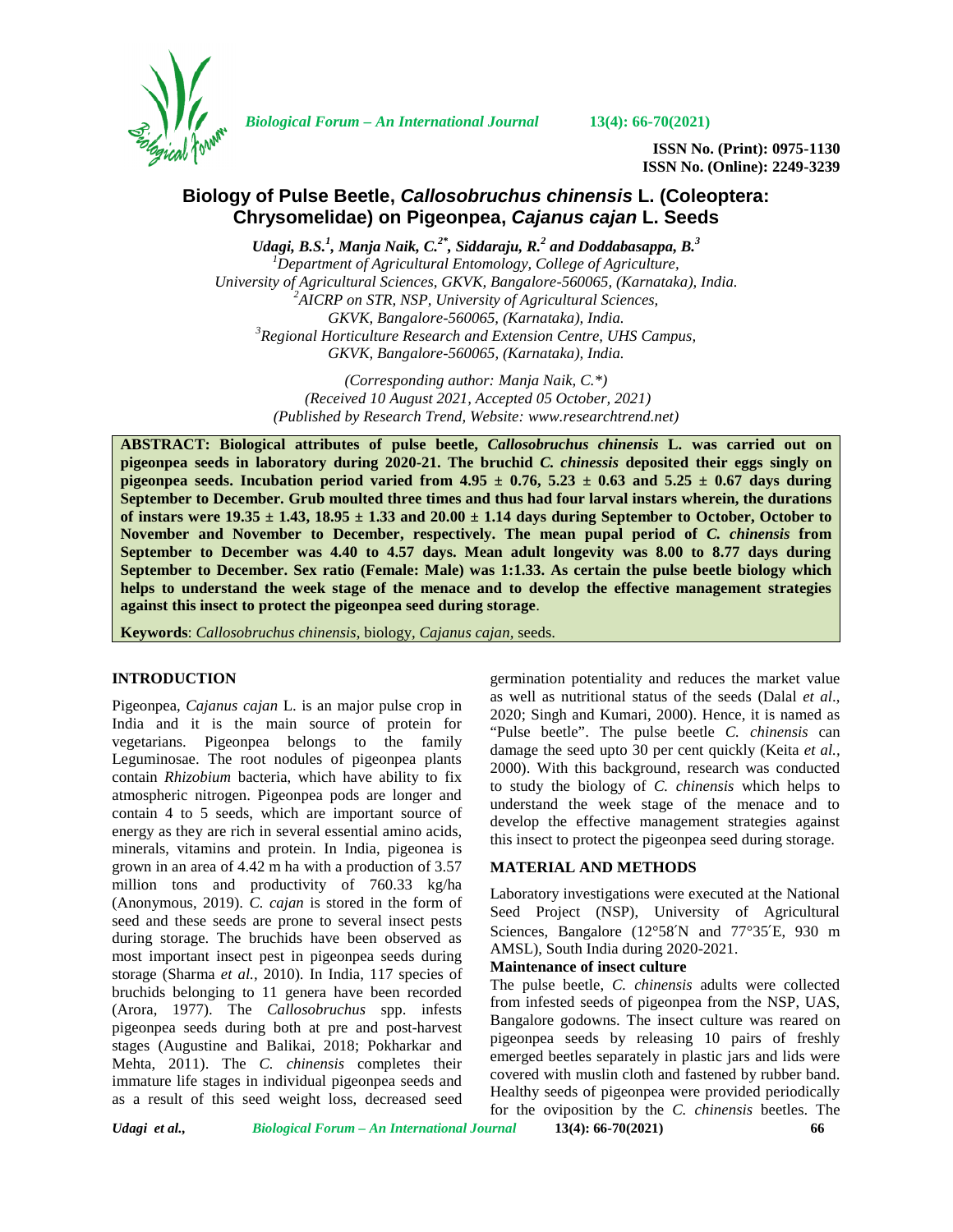insect culture was reared in the laboratory during research period. The insect culture was used to study the biological parameters of *C. chinensis*.

The adults of *C. chinensis* were recognized by using the taxonomic characters given in literature by various authors. The culture of *C. chinensis* was maintained by infesting healthy pigeonpea seeds with freshly emerged pair of *C. chinensis* beetles in glass test tubes. The biology of *C. chinensis* in laboratory was studied on the pigeonpea variety BRG-5 seeds and recorded various developmental stages during three generations like pre oviposition, oviposition period, incubation period, egg, grub and pre-pupal, pupal period, total developmental period, adult longevity and total life cycle.

## **RESULTS AND DISCUSSION**

**Pre-oviposition period.** The pre-oviposition period was took in 5 to 8 hours, with an average of  $7.12 \pm 0.98$ hours, 4 to 8 hours with mean of  $6.35 \pm 0.96$  hours and 5 to 8.5 hours with a mean of  $6.85 \pm 0.95$  hours during September to October, October to November and November to December, respectively (Table 1). The pre-oviposition period observed in the current study is in settlement with the observations of Chakraborty *et al.,* (2015); Singh *et al.,* (2017) on green gram seed and Jaiswal *et al.,* (2018) on chickpea seed.

**Oviposition period.** The egg laying period was continued for 5 to 7 days with an average of  $5.95 \pm 0.55$ days, 4 to 8 days with an average of  $5.95 \pm 0.65$  days and 4 to 7.5 days with an average of  $5.35 \pm 0.55$  days during September to October, October to November and November to December, respectively (Table 1).

Earlier workers Siddaraju, (1994); Vidyashree and Thirumalaraju (2015) on pigeonpea seeds were reported the similar observations on oviposition period of *C. chinensis*. Highest number of eggs were deposited on the second day of oviposition period. Subsequently, the number of eggs deposited was declined gradually till the end of oviposition period.

**Fecundity.** The total fecundity by the gravid female of *C. chinensis* on pigeonpea seeds ranged from 78 to 102 eggs with a mean of  $91.60 \pm 6.88$  eggs, 86 to 118 eggs with a mean of  $100.2 \pm 11.52$  eggs and 87 to 120 eggs with a mean of  $101.80 \pm 10.89$  eggs during September to October, October to November and November to December, respectively (Table 1). The present record of fecundity of pulse beetle is similar to the results of Vidyashree and Thirumalaraju (2015) on pigeonpea; Ahoviya, (2017) on different legume seeds.

**Incubation period.** The incubation period of the eggs of *C. chinensis* on pigeonpea seed under laboratory condition was ranged 4.00 to 6.00 days with an average of 4.95  $\pm$  0.76 days, 4.00 to 6.50 days with a mean of  $5.23 \pm 0.63$  days and 4.00 to 6.00 days with a mean of  $5.25 \pm 0.67$  days during September to October, October to November and November to December, respectively (Table 1). The hatching of eggs were determined by the change in colour of the eggs. Hatched eggs turned to creamish white colour due to the buildup of frass inside the egg. These observations are in confirmative with the reports of Singh *et al.,* (2017) in chickpea seeds, Siddaraju, (1994); Vidyashree and Thirumalaraju (2015) on pigeonpea seeds.

|                           | <b>Months (Three generations)</b> |                  |                           |                   |                          |                    |  |  |
|---------------------------|-----------------------------------|------------------|---------------------------|-------------------|--------------------------|--------------------|--|--|
| Life stages (Days)        | September - October               |                  | <b>October - November</b> |                   | <b>November-December</b> |                    |  |  |
|                           | Range                             | $Mean \pm SD$    | Range                     | $Mean \pm SD$     | Range                    | $Mean \pm SD$      |  |  |
| Pre-oviposition           | 5.00-8.00                         | $7.12 \pm 0.98$  | $4.00 - 8.00$             | $6.35 \pm 0.96$   | $5.00 - 8.50$            | $6.85 \pm 0.95$    |  |  |
| <b>Oviposition period</b> | $5.00 - 7.00$                     | $5.95 \pm 0.55$  | $4.00 - 8.00$             | $5.95 \pm 0.55$   | 4.00-7.50                | $5.35 \pm 0.55$    |  |  |
| <b>Incubation period</b>  | $4.00 - 6.00$                     | $4.95 \pm 0.76$  | $4.00 - 6.50$             | $5.23 \pm 0.63$   | $4.00 - 6.00$            | $5.25 \pm 0.67$    |  |  |
| Fecundity                 | 78.00-102                         | $91.60 \pm 6.88$ | 86.00-118.0               | $100.2 \pm 11.52$ | 87.00-120.0              | $101.80 \pm 10.89$ |  |  |
| Grub period               |                                   |                  |                           |                   |                          |                    |  |  |
| I Instar                  | $3.00 - 5.00$                     | $3.70 \pm 0.65$  | $3.00 - 5.00$             | $3.60 \pm 0.65$   | $3.00 - 4.50$            | $3.40 \pm 0.51$    |  |  |
| II Instar                 | $3.00 - 6.00$                     | $4.80 \pm 0.92$  | $3.00 - 6.00$             | $4.80 \pm 0.98$   | $4.00 - 6.00$            | $4.70 \pm 0.82$    |  |  |
| <b>III Instar</b>         | $4.00 - 6.00$                     | $5.05 \pm 0.61$  | $4.00 - 6.00$             | $5.00 \pm 0.74$   | $5.00 - 6.00$            | $5.40 \pm 0.40$    |  |  |
| <b>IV</b> Instar          | $5.00 - 7.00$                     | $5.75 + 0.65$    | $4.00 - 7.00$             | $5.80 \pm 0.97$   | 5.00-7.50                | $6.40 \pm 0.77$    |  |  |
| Total                     | 15.00-24.00                       | $19.35 \pm 1.43$ | 15.00-20.00               | $18.95 \pm 1.33$  | 18.5 - 22.00             | $20.00 \pm 1.14$   |  |  |
| Pre-pupal period          | 1.50 - 2.00                       | $2.45 \pm 0.43$  | $2.00 - 3.00$             | $2.42 \pm 0.40$   | $2.00 - 3.00$            | $2.60 \pm 0.41$    |  |  |
| <b>Pupal period</b>       | $6.00 - 8.00$                     | $6.45 \pm 0.64$  | $5.00 - 7.00$             | $6.55 \pm 0.68$   | $6.00 - 7.00$            | $6.55 \pm 0.43$    |  |  |
|                           |                                   |                  | <b>Adult longevity</b>    |                   |                          |                    |  |  |
| <b>Male</b>               | $6.00 - 7.00$                     | $6.80 \pm 0.43$  | $5.00 - 7.00$             | $6.02 \pm 0.50$   | 6.00-11.00               | $7.85 \pm 1.70$    |  |  |
| Female                    | $9.00 - 11.00$                    | $9.95 \pm 0.83$  | 7.00-11.50                | $9.85 \pm 1.31$ . | 8.00-11.00               | $9.70 \pm 0.94$ .  |  |  |
| Total life cycle          | 35.00 - 51.5                      | $47.41 \pm 1.40$ | 35.50-47.50               | $46.88 \pm 1.31$  | 38.5-49.00               | $48.53 \pm 1.98$   |  |  |
| Sex ratio                 |                                   |                  | 1:1.13                    |                   |                          |                    |  |  |

## **Table 1: Life cycle of** *C. chinensis* **on pigeonpea seeds.**

**Grub.** As the post embryonic development progressed, the prothoracic plate was seen on the fourth day. The grub used this plate to bore into the seed through the egg shell. During grub period, the grub moulted three times and has four instars. Dyar's law was used to differentiate instars and head capsule width of grub by geometric progression (Table 2 & 3). The duration of each instars were recorded along with their size. The duration of the grub recorded during the studies are in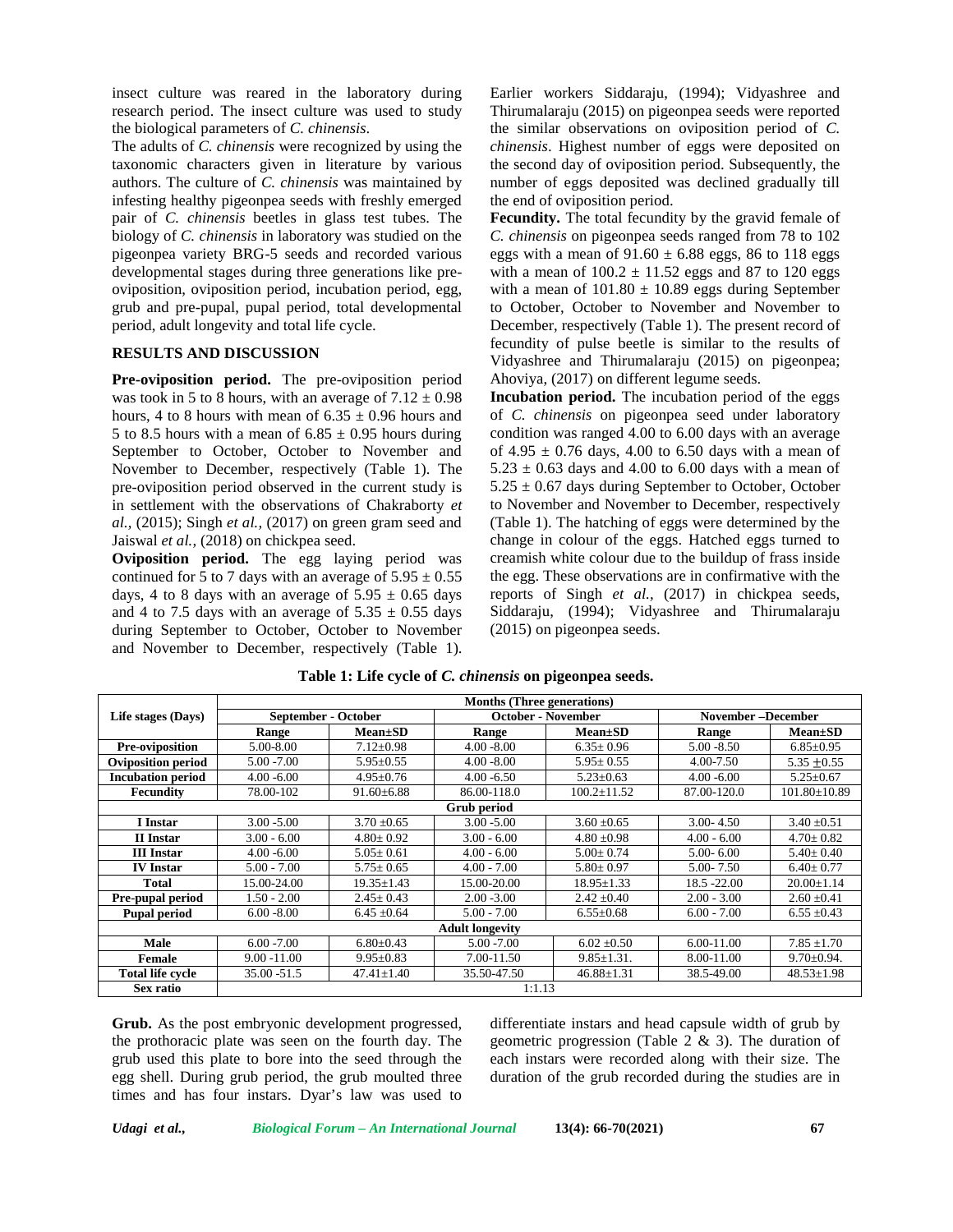compatible with the studies of Sibi, (2003); Patel *et al.,* (2005).

**First instar grub.** The first instar grub was smaller, opaque and creamish yellow in appearance. The grub length was ranged from 0.47 to 0.58 mm with a mean of  $0.52 \pm 0.04$  mm and breadth of head was 0.30 to 0.33 mm with an average of  $0.31 \pm 0.01$  mm. Head capsule length ranged 0.11 to 0.15 mm with mean of 0.13  $\pm$ 0.01 mm and head width was 0.24 to 0.28 mm with a mean of  $0.25 \pm 0.01$  mm (Table 2 & 3). The data recorded during the present studies are comparable to the observations made by Vidyashree and Thirumalaraju, (2015); Dalal *et al*., (2020).

The duration of first instar grub was ranged 3 to 5 days with an average of  $3.70 \pm 0.65$  days, 3 to 5 days with an average of  $3.60 \pm 0.65$  days and 3 to 4.5 days with an average of  $3.40 \pm 0.51$  days during September to October, October to November and November to December, respectively (Table 1). These observations are in concurrence with the reports of Sibi, (2003); Vidyashree and Thirumalaraju (2015).

**Second instar grub.** The second instar grub was similar to the first instar except for body size and absence of pro thoracic plates. Grub length was ranged 0.78 to 0.85 mm with a mean of  $0.82 \pm 0.02$  mm. Whereas, breadth of the grub was 0.55 to 0.60 mm with an average of  $0.57 \pm 0.01$  mm. It was identified by the presence of casting of head capsule of the first instar grub. The head capsule length was 0.25 to 0.33 mm with a mean of  $0.27 \pm 0.02$  mm. Head capsule width was 0.33 to 0.38 mm with a mean of  $0.36 \pm 0.01$  mm (Table 2 & 3). Morphometric measurements were corborate to the results obtained by Vidyashree and Thirumalaraju (2015); Augustine and Balikai (2018).

The duration of the second instar grub was ranged from 3 to 6 days with a mean of  $4.80 \pm 0.92$  days, 3 to 6 days with an average of  $4.80 \pm 0.98$  days and 4 to 6 days with an average of  $4.70 \pm 0.82$  days during September to October, October to November and November to December, respectively (Table 1). These explanations are in conformity with the reports of Sibi, (2003) on soybean seeds.

**Third instar grub.** The third instar grub resembled the second instar grub except for its size. It was identified based on the presence of castings of head capsules of the first and second moults which were seen sandwiched by fecal pellets. The grub length ranged 1.09 to 1.40 mm with an average of  $1.23 \pm 0.11$  mm. Breadth of grub was 0.78 to 0.98 mm with a mean of  $0.83 \pm 0.06$  mm. Head capsule length was 0.32 to 0.35 mm with mean of  $0.33 \pm 0.09$  mm and width of 0.43 to 0.58 mm with a mean of  $0.50 \pm 0.05$  mm (Table 2 & 3). Third instar grub duration was ranged 4 to 6 days with a mean of  $5.05 \pm 0.61$  days, 4 to 6 days with a mean of  $5.00 \pm 0.74$  days and 5 to 6 days with a mean of  $5.40 \pm 0.74$ 0.40 days during September to October, October to

November and November to December, respectively (Table 1).

**Fourth instar grub.** Morphologically fourth instar grub was similar to the previous instars except for its size. The final stage of grub was measured 2.06 to 3.25 mm long with a mean length of  $2.58 \pm 0.45$  mm. Breadth of fourth instar grub ranged 1.25 to 2.10 mm with an average of  $1.76 \pm 0.29$  mm (Table 2 & 3). Head capsule length was 0.44 to 0.50 mm with mean of 0.47  $\pm$  0.18 mm and width of 0.65 to 0.78 mm with a mean of  $0.72 \pm 0.04$  mm.

Grub was identified on the basis of the presence of three castings of head capsules sandwiched between the faecal pellets of the preceding and existing instars. The grub fed deeper into the seed spreading up to the seed coat, it left a thin layer of test a appearing like a circular hole. The fourth instar grub constructed a pupal chamber at the end of larval period which was oval in shape and prepared by compacting the faecal matter against the walls of the tunnel. Finally, it stops feeding and became inactive facing the circular hole facilitating adult emergence. The duration of fourth instar grub was 5 to 7 days with a mean of  $5.75 \pm 0.65$  days, 4 to 7 days with mean of  $5.80 \pm 0.97$  days and 5 to 7.5 days with a mean of  $6.40 \pm 0.77$  days during September to October, October to November and November to December, respectively (Table 1). The earlier workers Raina, (1970) reported the similar duration of fourth instar larva.

**Total grub period.** In the laboratory conditions, the duration of the grub of pulse beetle was ranged 15.00 to 24.00 days with a mean of  $19.35 \pm 1.43$  days, 15.00 to 20.00 days with a mean of  $18.95 \pm 1.3$  days and 18.5 to 22 days with a mean of  $20.00 \pm 1.14$  days during September to October, October to November and November to December, respectively (Table 1). The grub periods observed during investigations are in confirmative with the observations made by Hosamani *et al.,* (2018) on redgram seeds.

**Pre-pupal period.** The pre-pupa was quiescent. Body divisions were distinct. Abdominal portion was broarder than thoracic portion in comparison to instars of the grub. The pre-pupa moulted into an exarate pupa. Pre-pupal length was 3.80 to 4.25 mm with a mean of  $3.96 \pm 0.13$  mm and breadth was 1.98 to 2.12 mm with a mean of  $2.05 \pm 0.05$  mm, respectively (Table 2). Morphometric measurements are in confirmation with the reports of Prabhakara, (1979); Vidyashree and Thirumalaraju (2015). The pre-pupal stage occupied a period 1.50 to 2.00 days with a mean of  $2.45 \pm 0.43$ days, 2.00 to 3.00 days with a mean of  $2.42 \pm 0.40$  days and 2.00 to 3.00 days with a mean of  $2.60 \pm 0.41$  days during September to October, October to November and November to December, respectively (Table 1). Hosamani *et al.,* (2018) recorded similar pre-pupal duration on redgram seeds.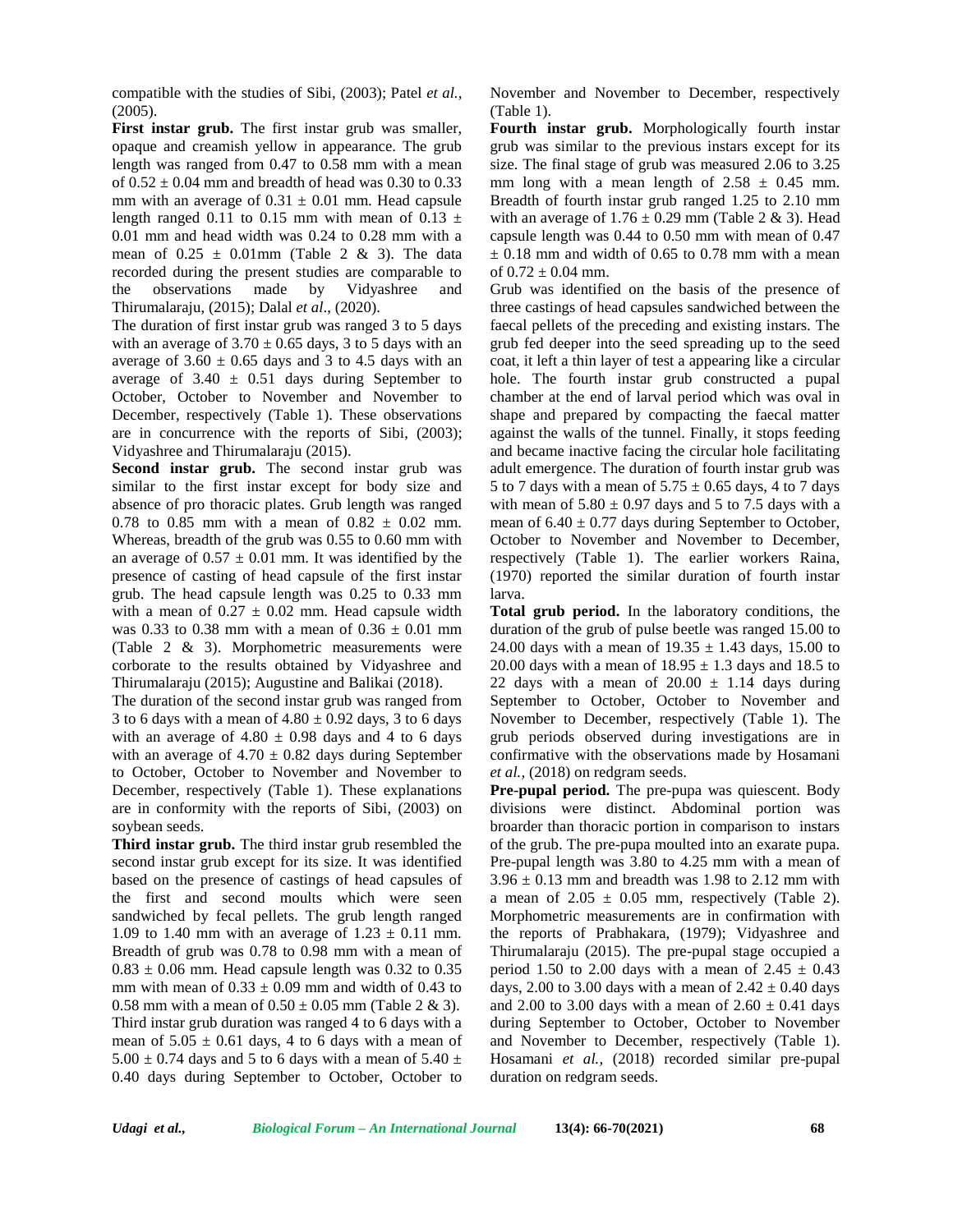|                      |               | Length (mm)     | Width (mm)    |                 |  |
|----------------------|---------------|-----------------|---------------|-----------------|--|
| <b>Insect stages</b> | Range         | $Mean \pm SD$   | Range         | $Mean \pm SD$   |  |
| Egg                  | $0.53 - 0.60$ | $0.55 \pm 0.02$ | $0.30 - 0.35$ | $0.33 \pm 0.01$ |  |
| I Instar             | $0.47 - 0.58$ | $0.52 \pm 0.04$ | $0.30 - 0.33$ | $0.31 \pm 0.01$ |  |
| II Instar            | $0.78 - 0.85$ | $0.82 \pm 0.02$ | $0.55 - 0.60$ | $0.57 \pm 0.01$ |  |
| III Instar           | 1.09 - 1.40   | $1.23 \pm 0.11$ | $0.78 - 0.98$ | $0.83 \pm 0.06$ |  |
| <b>IV</b> Instar     | $2.06 - 3.25$ | $2.58 \pm 0.45$ | 1.25 - 2.10   | $1.76 \pm 0.29$ |  |
| Prepupa              | $3.80 - 4.25$ | $3.96 \pm 0.13$ | $1.98 - 2.12$ | $2.05 \pm 0.05$ |  |
| Pupa                 | $2.80 - 3.80$ | $3.27 \pm 0.34$ | 1.80 - 2.15   | $1.97 \pm 0.13$ |  |
| Adult female         | $3.25 - 3.95$ | $3.55 \pm 0.24$ | $1.65 - 2.08$ | $1.84 \pm 0.14$ |  |
| Adult male           | $4.02 - 4.60$ | $4.17 \pm 0.21$ | $1.85 - 2.12$ | $1.94 + 0.09$   |  |

**Table 2: Morphometric measurements of different life stages of** *C. chinensis* **on pigeonpea seeds.**

n= 10 grubs in each instar SD= Standard deviation

**Table 3: Head capsule length and width of** *C. chinensis* **grub.**

| <b>Instar</b> | Length (mm)   |                 | Width (mm)       | Ratio*          |      |
|---------------|---------------|-----------------|------------------|-----------------|------|
|               | Range         | $Mean \pm SD$   | <b>Range</b>     | $Mean \pm SD$   |      |
|               | $0.11 - 0.15$ | $0.13+0.01$     | $0.24$ to $0.28$ | $0.25 + 0.01$   | -    |
|               | $0.25 - 0.33$ | $0.27 \pm 0.02$ | $0.33$ to $0.38$ | $0.36 + 0.01$   | .44  |
| Ш             | $0.32 - 0.35$ | $0.33+0.09$     | $0.43$ to $0.58$ | $0.50 + 0.05$   | l.42 |
| <b>IV</b>     | $0.44 - 0.50$ | $0.47 \pm 0.18$ | $0.65$ to $0.78$ | $0.72 \pm 0.04$ | . 44 |

 $N = 10$  grubs in each instar, SD= Standard deviation; \*Ratio calculated for head capsule width only

**Pupal period.** The pre-pupa moulted converted into an exarate pupa which was cream coloured. Length of the pupa ranged 2.80 to 3.80 mm with a mean of 3.27  $\pm$ 0.34 mm. Whereas, breadth ranged 1.80 to 2.15 mm with a mean of  $1.97 \pm 0.13$  mm (Table 2). The appendages were free but held close to the body. The pupa was brown colour at the end of pupal period. Pupal development ranged from 6 to 8 days with a mean of  $6.45 \pm 0.64$  days, 5 to 7 days with mean of  $6.55 \pm 0.68$  days and 6 to 7 days with a mean of  $6.55 \pm 0.68$ 0.43 days during September to October, October to November and November to December, respectively (Table 1).The pupal periods recorded during the study are in conformity with the results of Ramesh (1993); Hosamani *et al.,* (2018).

**Adult emergence.** The adults emerged out of the seed through the hole made by the fourth instar grub. It made a circular cut along the peripheral margin of hole and then pushed the circular lid out by head which comes out first. The body length of adult males were 3.22 to 4.00 mm with a mean of 3.50 mm and the breadth ranged from 1.76 to 2.90 mm with a mean of 1.81 mm. Whereas size of female adults were 3.52 to 4.60 mm long with an average length of 4.00 mm and were 1.60 to 2.09 mm broad with a mean breadth of 2.01 mm (Table 2).

*Udagi et al., Biological Forum – An International Journal* **13(4): 66-70(2021) 69 Adult longevity.** It was found that the female pulse beetle survived longer than the male beetles. The female beetle survived for a period of 9 to 11 days with a mean of  $9.95 \pm 0.83$  days, 7 to 11.5 days with an average of  $9.85 \pm 1.31$  days and 8 to 11 days with an average of 9.70  $\pm$  0.94 days during September to October, October to November and November to December, respectively. Whereas, the male beetle lived

for 6 to 7 days with an average of  $6.80 \pm 0.43$  days, 5 to 7 days with an average of  $6.02 \pm 0.50$  days and 6 to 11 days with an average of 7.85  $\pm$  1.70 days during September to October, October to November and November to December, respectively (Table 1).

Observations made regarding the longevity of males and female beetles documented with the findings of Mandal and Konar, (2006) they observed that longer female longevity compared to male beetles (Table 3).

Sex ratio. The present study revealed a sex ratio (Female to Male) of 1:1.33 indicated the dominance of male over female (Table 1).

**Total life cycle.** The *C. chinensis* completed its one life cycle in 35.00 to 51.50 days with mean of 47.41  $\pm$ 1.40 days, 35.00 to 47.50 days with a mean of 46.88  $\pm$ 1.31 days and 38.50 to 49.00 days with a mean longevity of  $48.53 \pm 1.98$  days during September to October, October to November and November to December, respectively (Table 1). The data with respect to total life cycle of *C. chinensis* is in agreement with the observations of Jaiswal *et al.,* (2018). They recorded the total life cycle of female and male ranged 36 to 52 and 35 to 51, respectively. Similar results were also published by Gowda, (1984); Hosamani *et al.,* (2018); Varma and Anandhi, (2010).

### **CONCLUSION**

Pigeonpea is one of the pulse crops and the most preferred hosts of *C. chinensis* in storage conditions. The incubation period in laboratory was ranged from 4 to 6 days. The grubs moulted three times thus completed four instars which were identified based on the size of grub and head capsule castings. The total life cycle of the beetle was completed in 35 to 51.5, 35.5 to